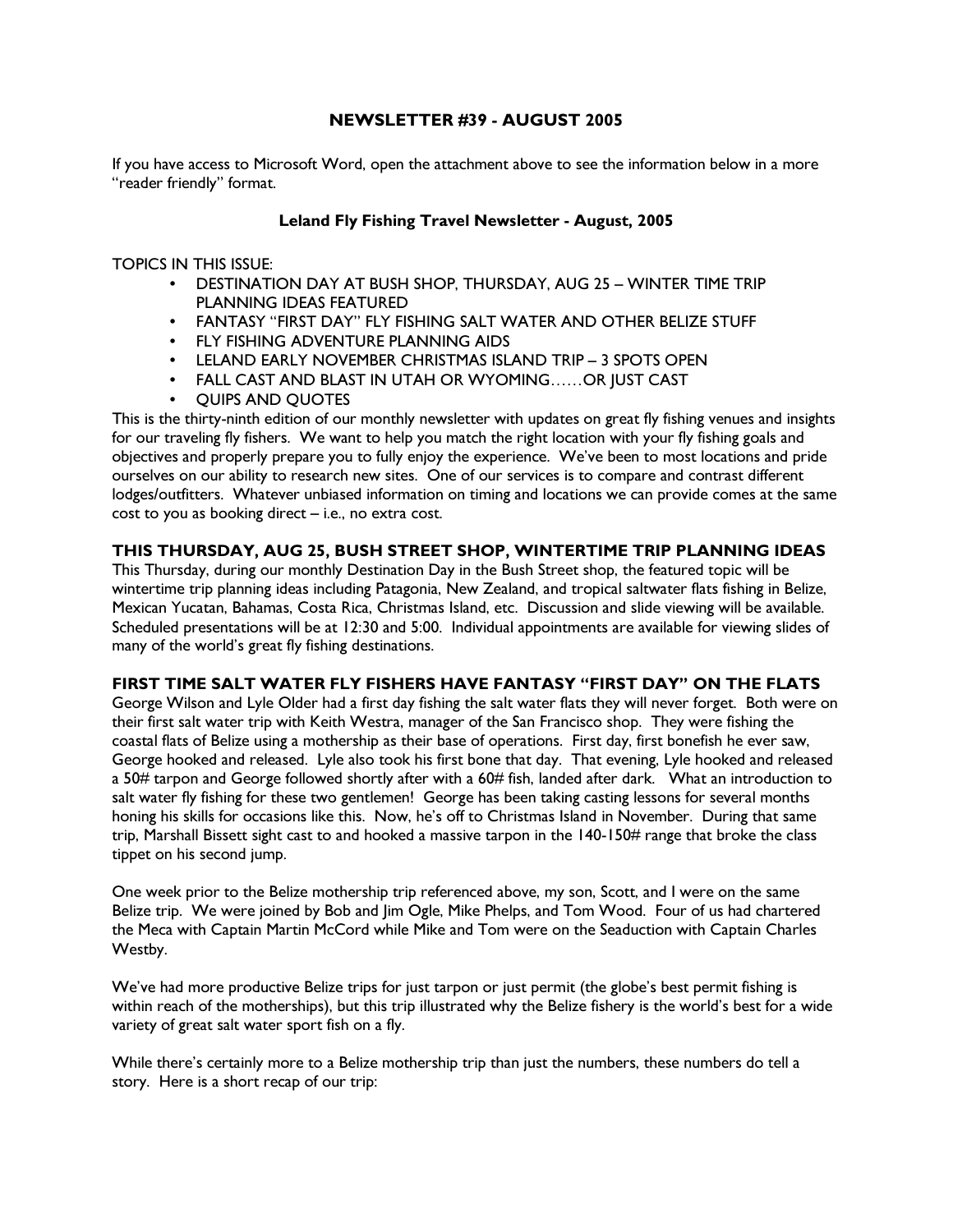Trip report – Belize, August '05:

Scott (my son) and I were the only experienced salt water fly fishers. Two guys were on their second salt water trip and one was on his first. That "first timer," Jim Ogle, also caught his first bonefish, snook, and tarpon.

Weather was fabulous the first four days – not unusual for August and September in Belize. Got windy on day five and day six saw lots of overcast and occasional showers. Rained heavy on the mainland all week, but offshore, where we were anchored, was not affected until that last day. Fish released:

19 snook – most in 4 – 6 pound range, but two 8's and one weighed 10+.

10-12 bonefish – generally, could get a bone anytime we spent an hour or two fishing for them. 3 permit

tarpon – jumped 29 – landed 12, mostly  $8 - 30$ # babies, but one 70 and two 80's landed and a 100+ jumped and had leader break on 4th jump.

Miscellaneous – 20# jack and misc cuda's, snappers, and smaller jacks

2 Grand Slams – first Grand Slams for Mike and Scott

All things considered, a fabulous salt water fly fishing adventure!!

# FLY FISHING ADVENTURE PLANNING AIDS

One of our objectives is to make the planning process of a fly fishing adventure an enjoyable and exciting experience all by itself. We have several aids to help make that possible. The way to best gain an understanding of a certain destination is to have a personal planning session built around viewing slides of that destination and discussing the different elements/benefits/liabilities of a certain trip. We do a lot of that sort of personal planning and it's my favorite because it allows an opportunity to personalize the process; to gain a good understanding of the clients objectives and appreciate their questions and concerns. Other aides are DVD's and videos which we have available on many of our top destinations such as Belize and Patagonia. Regarding destinations like New Zealand, viewing different sample itineraries can be a great aid in arriving at the perfect mix of properties, lodges, and rivers/guides to visit (we also have a slide tour of New Zealand available for private or group viewing). Another service we provide is to do a "compare and contrast" report where we point out what the differences are between certain spots – this can be very helpful with almost any destination, but especially salt water lodges and locations. Last on the list of aids are brochures and websites which certainly serve a purpose and can be helpful.

If you are in the process of exploring ideas for a wintertime trip or planning your travel schedule for 2006, give us a call and see if we can't help stimulate your thinking and help with questions.

# LELAND CHRISTMAS ISLAND TRIP, EARLY NOVEMBER – 3 SPOTS OPEN

Christmas Island in the South Pacific was one of the world's first great bonefish destinations…….and remains one of the best. Keith Westra, shop manager of the Bush Street store, is hosting a small group for salt water fly fishing adventure to Christmas this November and we still have 3 spots open. Price is \$2,895 and that includes the charter flight from Honolulu to Christmas. Hit "reply" if you'd like more info or to make an appointment for Thursday to view slides and discuss the trip in more detail.

# FALL CAST AND BLAST…..OR JUST CAST

Both Utah and Wyoming offer some great lodges who offer a combo trip with fly fishing and bird shooting during the fall months. North Platte lodge is one of the best in the entire west, and while it can be hard to get space, is also one of the best values of any of the quality fly fishing operations. Of course, these are good fall fly fishing destinations also, without considering the birds, if you are looking for a late season trout adventure before the winter settles in.

# QUIPS AND QUOTES